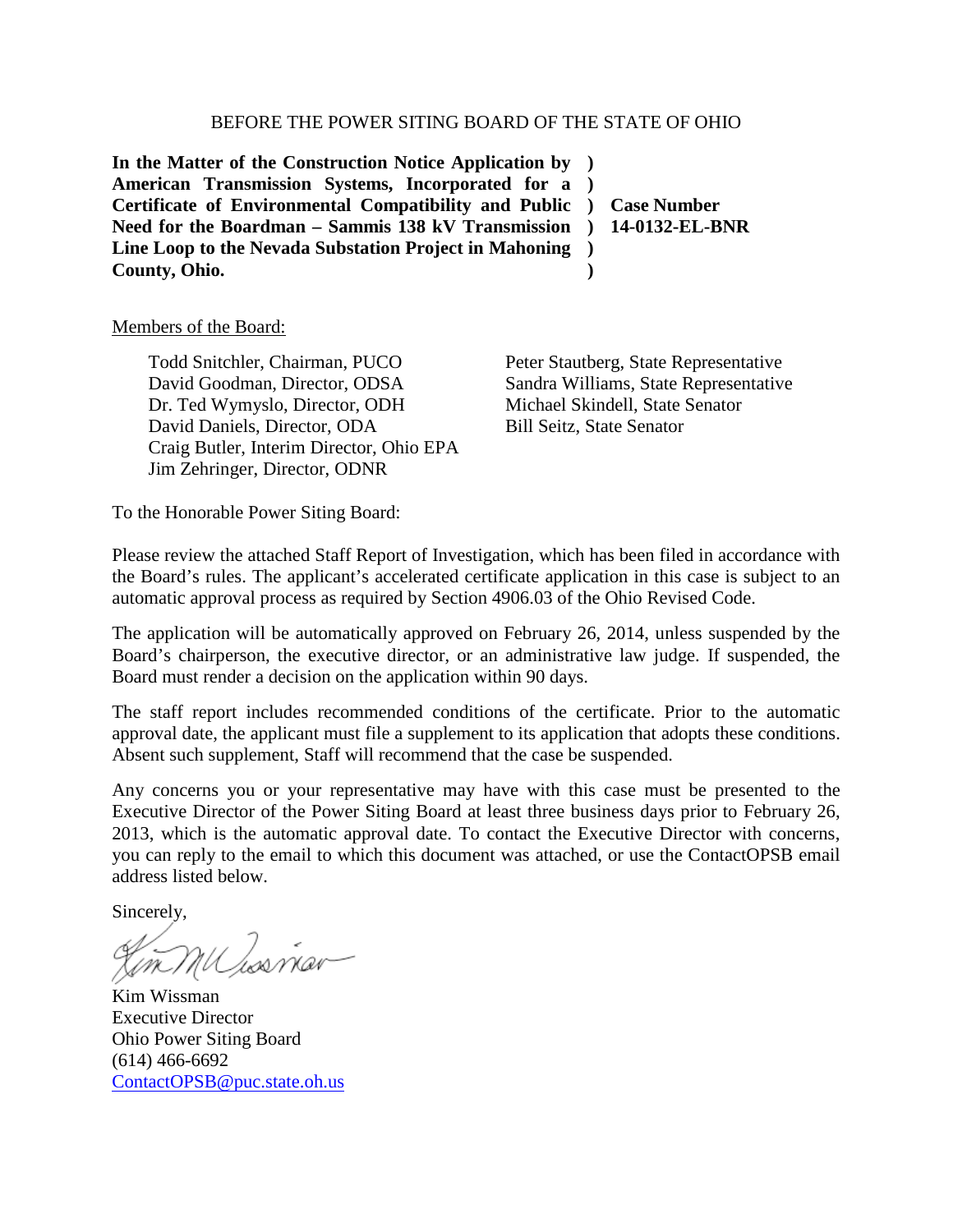# **OPSB STAFF REPORT OF INVESTIGATION**

| <b>Case Number:</b>             | 14-0132-EL-BNR                                                              |  |
|---------------------------------|-----------------------------------------------------------------------------|--|
| <b>Project Name:</b>            | Boardman – Sammis 138 kV Transmission Line Loop to<br>the Nevada Substation |  |
| <b>Project Location:</b>        | Mahoning County, Ohio                                                       |  |
| Applicant:                      | American Transmission Systems, Incorporated                                 |  |
| <b>Application Filing Date:</b> | February 4, 2014                                                            |  |
| <b>Filing Type:</b>             | <b>Expedited Construction Notice</b>                                        |  |
| <b>Inspection Date:</b>         | February 12, 2014                                                           |  |
| <b>Report Date:</b>             | February 18, 2014                                                           |  |
| <b>Automatic Approval Date:</b> | February 26, 2014                                                           |  |
| <b>Waiver Requests:</b>         | None                                                                        |  |
| <b>Staff Assigned:</b>          | G. Zeto                                                                     |  |

### **Summary of Staff Recommendations (see discussion below):**

|                                                                       | Application: Approval Disapproval $\boxtimes$ Approval with Conditions |
|-----------------------------------------------------------------------|------------------------------------------------------------------------|
| Waiver: $\Box$ Approval $\Box$ Disapproval $\boxtimes$ Not Applicable |                                                                        |

## **Project Description**

The Applicant is proposing the removal an existing 138 kV tap, including two structures, and to construct two new lines, including eight structures, as a loop from the existing Boardman – Sammis 138 kV Transmission Line a short distance into the existing Nevada Substation. The Nevada Substation would be expanded by approximately 3000 square feet to accommodate the installation of two 138 to 12.5 kV transformers with associated breakers and bus work necessary for the new loop. All work associated with this project is expected to occur between March 1, 2014 and August, 2014. The cost of the project is estimated at approximately \$508,000.

## **Site Description**

The project site is located in a sparsely developed area in Boardman Township. The site is currently occupied by the Nevada Substation and adjacent electric transmission infrastructure. The site is also bordered by railroads tracks, woodlots, wetlands, and other industrial land uses. All new construction is proposed within ATSI owned land and existing easements.

### **Need**

The project is needed due to the major system upgrades taking place in the area. These upgrades are needed to reinforce the transmission system to address transmission issues as generation plants are retired in the region.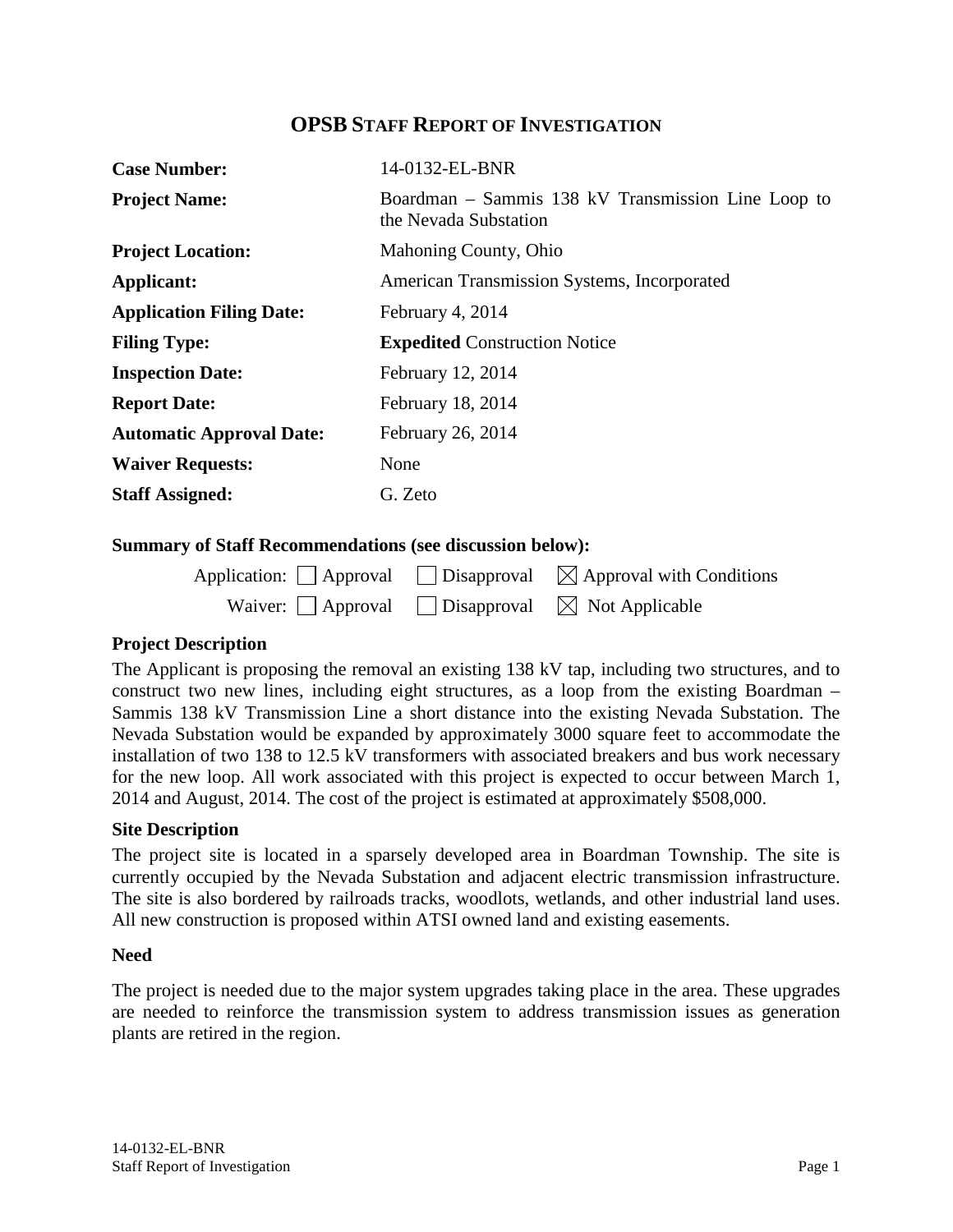## **Nature of Impacts**

## *Social*

Aesthetic impacts are expected to be similar to the present, as the site contains existing infrastructure and viewsheds are limited to a small number of businesses in the area.

A preliminary background search of the Ohio Historical Preservation Office (OHPO) files indicated that four cultural resources, one surveyed area, and no archeological resources are within a one mile radius of the project site. None of these areas or resources are within the project site. The applicant has committed to doing archeological surveys for all areas of ground disturbance, and has coordinated archeological survey methods with OHPO. Staff recommends that the survey area also include the substation expansion, and that prior to below grade construction activates, which would not include the removal of Indiana bat habitat trees, the results of these surveys be coordinated with staff and OHPO to develop avoidance and/or mitigation plans as necessary for impacts on cultural resources as a result of this facility.

## *Surface Waters*

The site contains five wetlands with no high quality wetlands (Category 2/3 or Category 3). The substation expansion would result in the permanent fill 0.02 acres of low quality (category 1) wetland. The applicant plans to submit a Pre-Construction Notification to the Army Corps of Engineers for this work. Wetlands would be clearly staked prior to the commencement of construction in order to minimize incidental vehicle impacts. Selective hand-clearing would be required to remove woody vegetation in wetlands that may impede construction, or interfere with operation of the transmission line. The Applicant would utilize best management practices (BMPs) to minimize impacts to surface waters. No streams would be impacted by this project.

## *Threatened and Endangered Species*

The federal and state listed species and/or suitable habitat that may be found in the project area include the state and federal endangered Indiana bat (*Myotis sodalis*), state endangered black bear (*Ursus americanus*), state endangered northern harrier (*Circus cyaneus*), and state endangered and federal candidate species eastern massasauga (*Sistrurus catenatus*). With the exception of the Indiana bat, this project would not be expected to impact these species.

In order to avoid potential impacts to the Indiana bat, Ohio Department of Natural Resources (ODNR), U.S. Fish and Wildlife Service (USFWS), and Staff recommend that the Applicant be required to adhere to seasonal clearing dates of October 1 through March 31 for the clearing of trees that exhibit suitable Indiana bat habitat unless coordination efforts with the ODNR and the USFWS reflects a different course of action (e.g.; an authorized deviation from seasonal tree cutting dates for a period of time).

## **Conclusion**

The construction of this project should pose only minimal negative social and environmental impacts. Staff recommends automatic approval of this case on February 26, 2014.

## **Staff Recommended Conditions**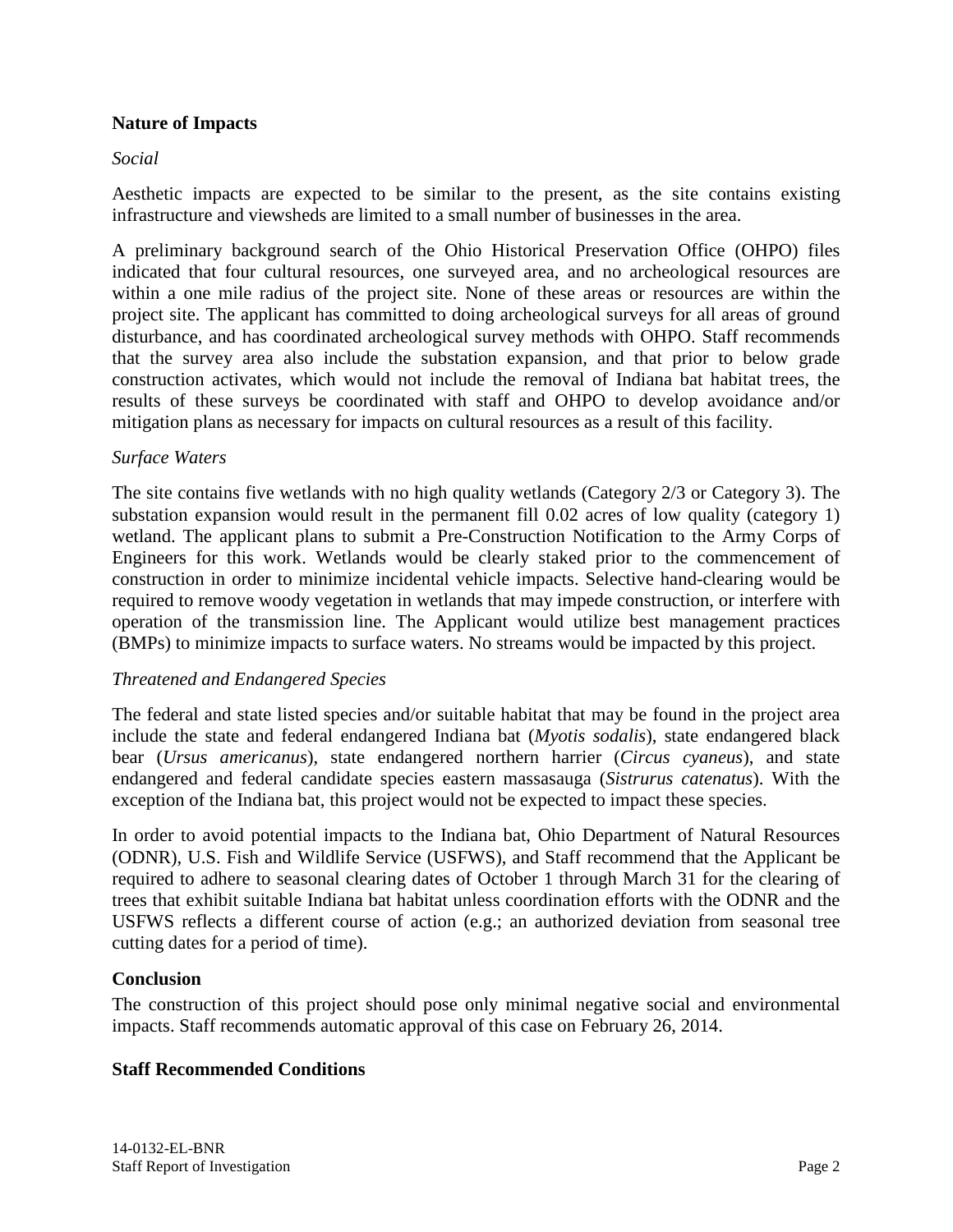- 1. Prior to construction, the Applicant shall obtain and comply with all applicable permits and authorizations as required by Federal and State entities for any activities where such permit or authorization is required, including any permits necessary for aviation clearance. Copies of such permits and authorizations, including all supporting documentation shall be provided to Staff;
- 2. The Applicant shall utilize best management practices when working in the vicinity of environmentally sensitive areas. This includes, but is not limited to, the installation of silt fencing (or similarly effective tool) prior to initiating construction near streams and wetlands. The installation shall be done in accordance with generally accepted construction methods and shall be inspected regularly;
- 3. The Applicant shall survey the planned location of new structures, including the substation expansion area, for archeological resources that could be eligible for inclusion in the National Register of Historic Places. If such resources are present, the Applicant shall either avoid the resource or develop a mitigation plan in consultation with the State Historic Preservation Office. Such a plan shall be submitted to the Staff for review and acceptance;
- 4. That the Applicant shall adhere to seasonal cutting dates of October 1 through March 31 for the removal of suitable Indiana bat habitat trees, if avoidance measures cannot be achieved. If it is not practical for the Applicant to adhere to the seasonal cutting restrictions, then the Applicant shall coordinate with USFWS and ODNR for clearance.